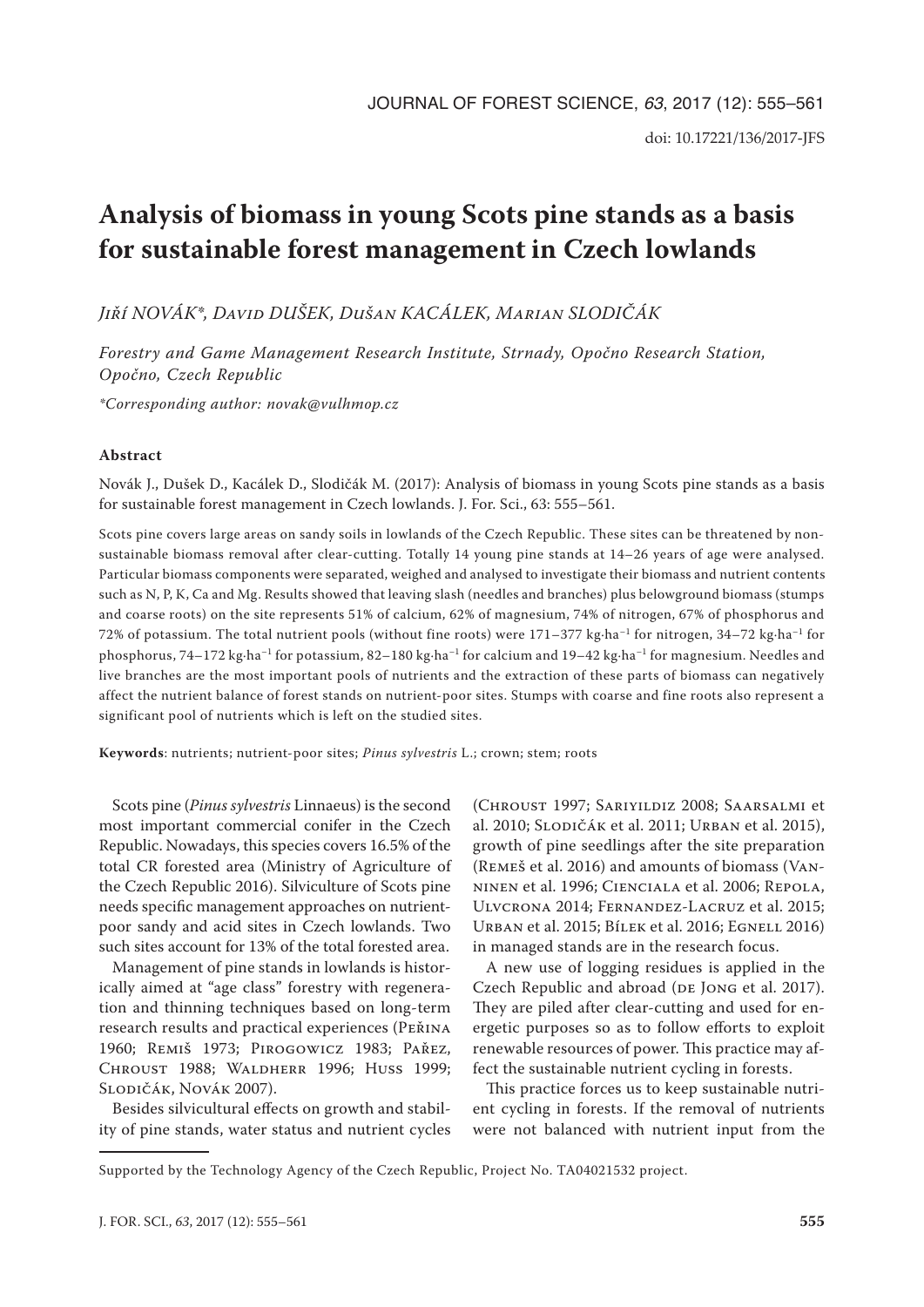environment or fertilization, forest soils would be degraded (Šrámek et al. 2009).

Since the knowledge of the quantity and nutrient content of biomass in pine stands is still insufficient (mainly because of a wide spectrum of pinedominated sites in the Czech Republic), we focused our study on above- and below-ground biomass in young pine stands. Results from an experimental area in Eastern Bohemia should be the basis for planning and decision making of forestry management (degree of biomass exploitation during the rotation, etc.).

The objective of the study focuses on biomass and nutrient content in particular components of Scots pine stands as a basis for optimization of forest ecosystem management at lower altitudes.

# **MATERIAL AND METHODS**

**Study site**. Biomass investigations were carried out in Municipal Forests of the City of Hradec Králové (hereinafter referred to as the MFHK). The MFHK are dominated by Scots pine (58%). Annual precipitation ranges from 600 to 700 mm. Mean annual air temperature is 8°C. Scots pine is grown on soils that developed from Pleistocene alluvial sand. The nutrient-poor site is classified as *Pineto*-*Quercetum oligotrophicum* (*arenosum*). Fourteen plots with thinning experiment were founded in 2014. The age of experimental stands at the time of biomass sampling ranged from 14 to 26 years (Table 1). Diameter of all stems and height of ca. 30 representative trees per plot are measured annually in all ex-

Table 1. Mensurational characteristics of the plots in 2015 before thinning

|      |             | No. of    | Mean     | Mean   | Basal                 |
|------|-------------|-----------|----------|--------|-----------------------|
| Plot | Age<br>(yr) | trees per | diameter | height | area                  |
|      |             | hectare   | (cm)     | (m)    | $(m^2 \cdot ha^{-1})$ |
| 211  | 14          | 5,650     | 7.6      | 8.4    | 25.3                  |
| 212  | 14          | 5,200     | 7.7      | 8.1    | 24.5                  |
| 221  | 14          | 5,500     | 7.6      | 8.7    | 25.2                  |
| 222  | 14          | 5,000     | 8.3      | 9.2    | 27.4                  |
| 231  | 18          | 3,050     | 11.1     | 12.9   | 29.7                  |
| 232  | 18          | 2,200     | 11.6     | 12.6   | 30.0                  |
| 241  | 18          | 4,350     | 8.9      | 9.6    | 26.8                  |
| 242  | 18          | 4,400     | 8.3      | 9.4    | 23.8                  |
| 311  | 25          | 2,511     | 12.5     | 14.7   | 30.7                  |
| 312  | 25          | 2,400     | 12.3     | 14.3   | 28.6                  |
| 321  | 26          | 1,833     | 14.7     | 16.4   | 31.3                  |
| 322  | 26          | 1,178     | 16.1     | 16.3   | 23.9                  |
| 331  | 26          | 2,289     | 13.2     | 14.8   | 31.3                  |
| 332  | 26          | 2,344     | 12.7     | 13.9   | 29.5                  |

perimental plots. Before sampling, only cleaning or slight thinning were done in experimental stands.

**Biomass sampling and measuring**. Six sample trees were taken from protection boundaries of the experimental plots. DBH of the sampled trees ranged from 4 to 19 cm. Particular biomass components: stem, branches (living and dead) and needles were separated. Stem diameter (over bark) of 1m sections was measured with a calliper. Three samples per stem were taken and bark was separated from wood. Fresh weight of biomass components was measured in the stand using a portable weighing apparatus. Needles, bark and wood samples were weighed again after drying at 80°C. After drying, nutrient contents of the samples were analysed in a laboratory.

Totally 26 pine stumps were excavated using an excavator. The stumps were weighed (to the nearest 0.5 kg) in a fresh state and in a dry state again. A stump cross-section diameter was also measured (to the nearest 1 mm). A wood sample per stump was taken for nutrient analysis. Coarse roots were cut from stumps and divided by their diameters to fractions:  $< 1.0, 1.1 - 5.0, 5.1 - 10$  and  $> 10$  cm.

Additionally, fine roots were sampled using an earth auger (8.3 cm in diameter) in nine experimental plots. Five sampling points were placed diagonally within each plot. Forest floor humus layers and mineral soil were removed from the sample core representing the 20-cm profile of the soil. Fine roots were separated into three fractions:  $< 1, 1-2$ and > 2 mm. After drying, the fine roots were analysed in a laboratory.

Coarse and fine roots were separated because of expected different nutrient content and samples of particular diameter classes were analysed separately.

**Nutrient analysis**. Contents of nitrogen, phosphorus, potassium, calcium and magnesium in particular samples were analysed in a laboratory. Nitrogen content was measured by Kjeldahl methods and phosphorus content with a spectrophotometer (Macháček, Malát 1982). Potassium content was measured with an absorption spectrophotometer (Novozamsky et al. 1983). Calcium and magnesium content was measured by atomic absorption after lanthanum addition (Ramakrishna et al. 1966). Composite samples per particular trees were used for determination of nutrient contents in branches and needles. Totally 6 samples of needles, 6 samples of branches (wood over bark), 18 samples of stem wood, 18 samples of stem bark, 9 samples of stump wood, 2 samples of stump bark, 29 samples of coarse roots and 27 samples of fine roots were analysed.

**Allometric equations**. Relations between independent variable (DBH) and dependent variables: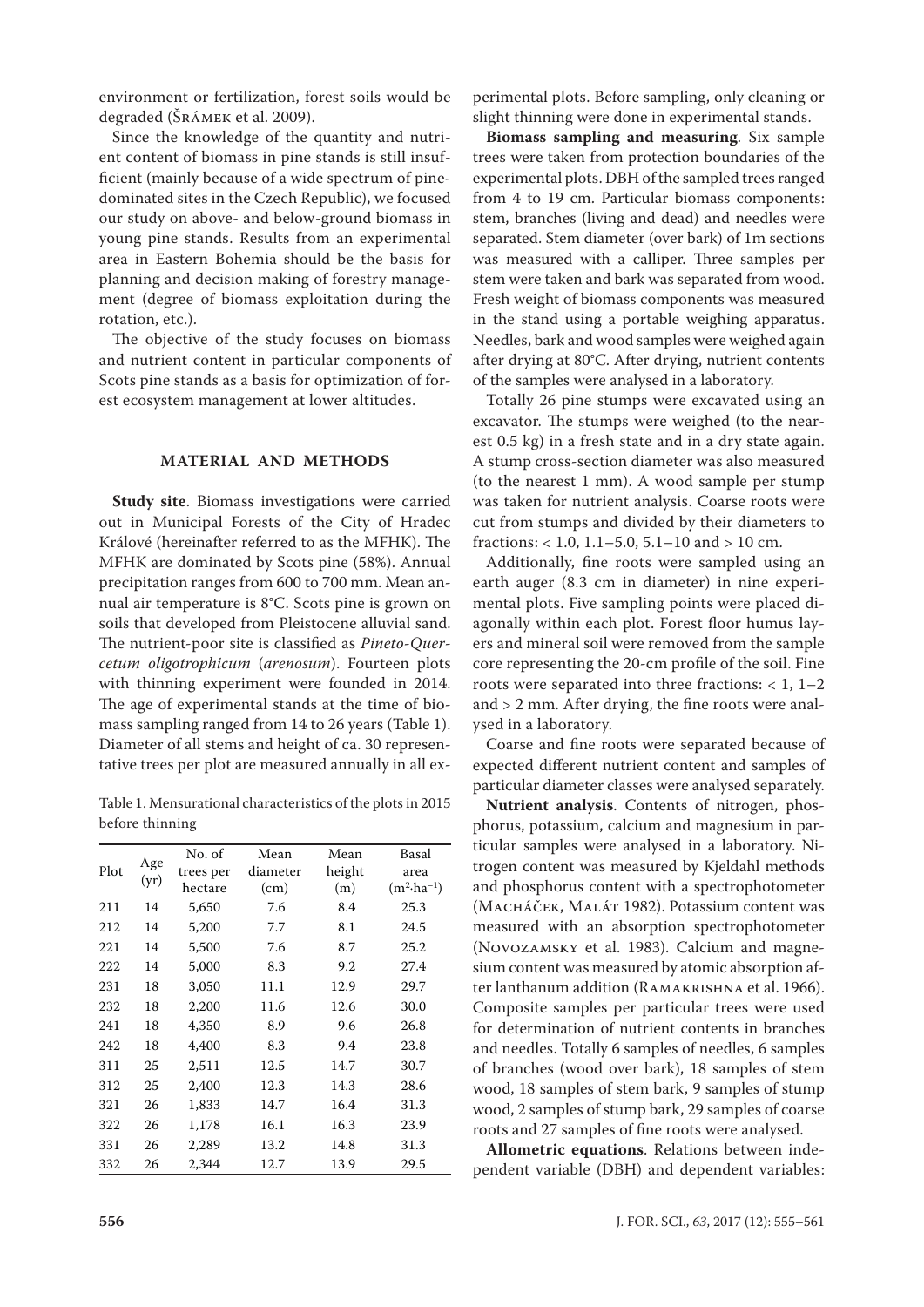Table 2. Regression parameters (*a*, *b*) and their standard errors (SE) of allometric equations  $y = a \times x^b$ 

|                      |                      | $\boldsymbol{b}$<br>a | SE.        |          |          |
|----------------------|----------------------|-----------------------|------------|----------|----------|
| Dependent variable   | Independent variable |                       | a          | b        |          |
| Stem volume $(m^3)$  |                      | $6.20E - 0.5$         | $2.82E+00$ | 1.65E-05 | 9.32E-02 |
| Stem mass (kg)       |                      | 0.025                 | 3.11821    | 0.01095  | 0.15284  |
| Needle mass (kg)     | <b>DBH</b>           | 0.005288              | 2.842911   | 0.006912 | 0.457362 |
| Branch mass (kg)     |                      | 0.002517              | 3.400664   | 0.004833 | 0.668532 |
| Stump mass (kg)      |                      | 0.01628               | 2.594991   | 0.009775 | 0.180587 |
| N in stumps $(g)$    |                      | 0.033748              | 2.311495   | 0.007786 | 0.06427  |
| P in stumps $(g)$    | D <sub>0</sub>       | 0.008828              | 2.366918   | 0.002281 | 0.071893 |
| K in stumps $(g)$    |                      | 0.012309              | 2.414096   | 0.002241 | 0.050628 |
| $Ca$ in stumps $(g)$ |                      | 0.019878              | 2.305395   | 0.006634 | 0.09298  |
| $Mg$ in stumps $(g)$ |                      | 0.004044              | 2.401382   | 0.001165 | 0.080099 |

D0 – stump cross-section diameter

stem volume and mass, needle mass, branch mass were derived from an allometric equation (Eq. 1):

$$
y = a \times DBH^{b} \tag{1}
$$

where:

*a*, *b* – regression parameters.

An allometric equation (Eq. 2) was used to calculate the relationship between stump cross-section diameter (D0) and stump weight:

$$
y = a \times D0^b \tag{2}
$$

The allometric equation was also used to assess the relationship between stump diameters (D0) and DBHs (based on 100 trees) for the purposes when only DBHs are known. Allometric equations were used for the calculation of total nutrient contents in stumps as well (Table 2). Calculations were performed in R statistical language (Version 3.0.3., 2013).

# **RESULTS**

# **Biomass components**

Densities of 14–26-years-old Scots pine stands were from 1,178 to 5,650 trees per hectare. Basal area ranged from  $24.5$  to  $31.3$   $m^2$ ·ha<sup>-1</sup> and stand mean height varied between 8.1 and 16.4 m (Table 1). The total fresh biomass ranged between 157 and 350 t·ha–1. The heaviest part of aboveground biomass was a stem component ranging from 85 to 216 t $\cdot$ ha<sup>-1</sup>; it accounted for 55–62% of the total mass. Branches and needles weighed 16–48 t·ha–1 and  $10-21$  t·ha<sup>-1</sup> (Table 3) representing  $10-14\%$ 

Table 3. Biomass (fresh mass) characteristics of the plots in 2015 before thinning

|      |                                   |                   |        | Mass $(t \cdot ha^{-1})$ |                    |              |
|------|-----------------------------------|-------------------|--------|--------------------------|--------------------|--------------|
| Plot | Stem volume $(m^3 \cdot ha^{-1})$ | stem <sup>1</sup> | needle | branches <sup>1</sup>    | stump <sup>2</sup> | above-ground |
| 211  | 108                               | 86                | 10     | 16                       | 39                 | 112          |
| 212  | 106                               | 85                | 10     | 16                       | 38                 | 111          |
| 221  | 108                               | 86                | 10     | 16                       | 38                 | 112          |
| 222  | 128                               | 105               | 12     | 20                       | 43                 | 137          |
| 231  | 170                               | 152               | 16     | 31                       | 50                 | 199          |
| 232  | 178                               | 161               | 17     | 33                       | 52                 | 211          |
| 241  | 130                               | 109               | 12     | 21                       | 43                 | 142          |
| 242  | 111                               | 92                | 10     | 18                       | 37                 | 120          |
| 311  | 190                               | 175               | 18     | 37                       | 54                 | 230          |
| 312  | 176                               | 162               | 17     | 34                       | 50                 | 213          |
| 321  | 222                               | 216               | 21     | 48                       | 59                 | 285          |
| 322  | 182                               | 182               | 18     | 41                       | 46                 | 241          |
| 331  | 203                               | 190               | 19     | 41                       | 56                 | 250          |
| 332  | 185                               | 170               | 18     | 36                       | 52                 | 224          |

<sup>1</sup>over bark, <sup>2</sup>with coarse and fine roots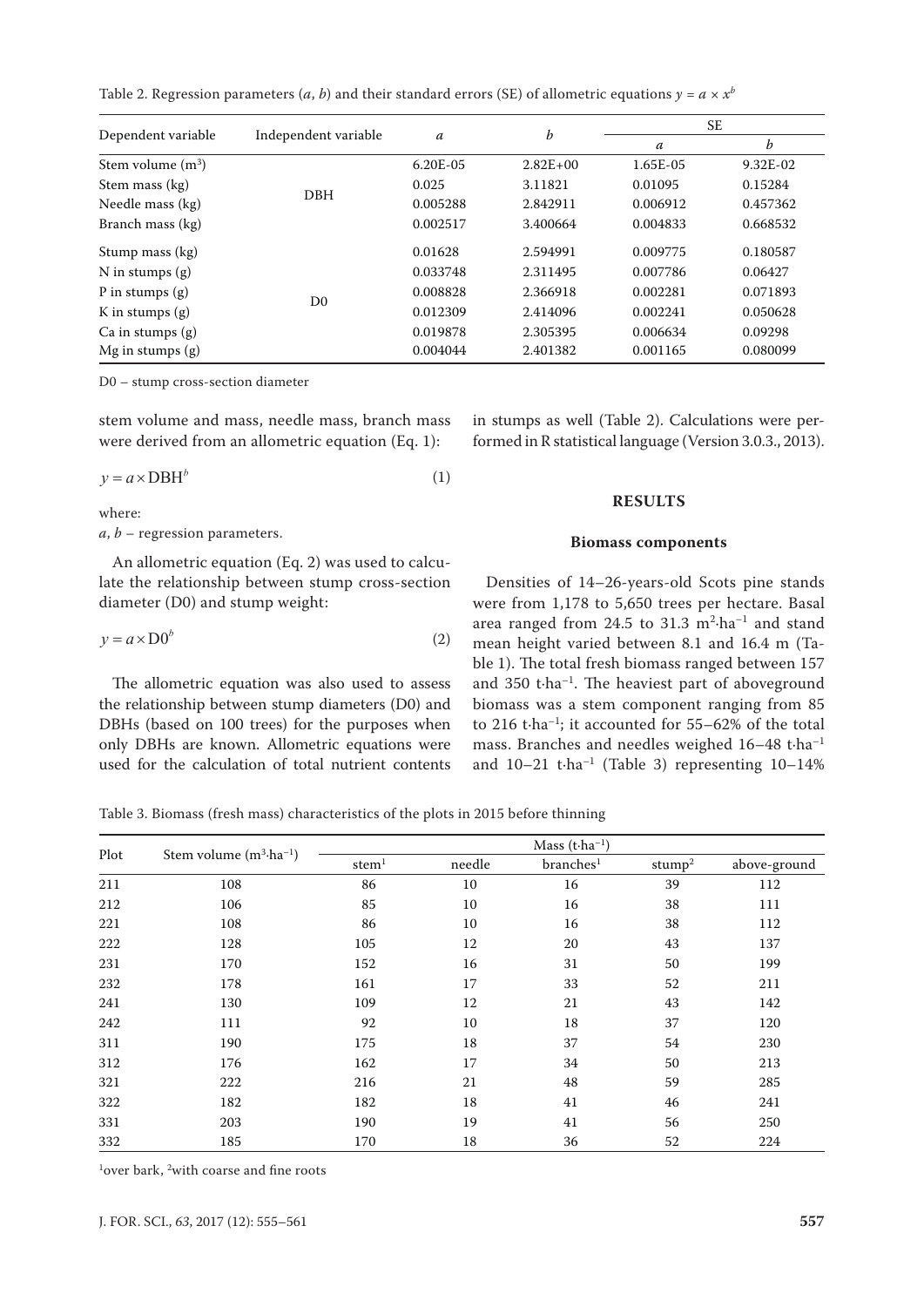and 6% of the total mass, respectively. Stumps with coarse and fine roots represented 38–59 t·ha–1 of biomass. The mean weight of fine roots was 6.5 t $\cdot$ ha<sup>-1</sup>, but with great variability both within and among plots. Weights of all biomass components increased with the stand age.

## **Nutrient concentrations**

Scots pine needles were the highest in nutrients such as nitrogen (1.41%), phosphorus (0.14%), potassium (0.46%) and magnesium (0.07%). The highest concentration of calcium was found in the bark of stem (0.44%). Wood components were the lowest in all nutrients except for dead branches being lowest in phosphorus (0.03%) and potassium (0.03%). Live branches were significantly higher in nutrients (except calcium) compared to dead ones (Table 4). In case of fine roots, high concentration of nitrogen (0.48–0.97%) and very low concentration (0.01–0.02%) of calcium and magnesium were found (Table 5).

#### **Nutrient pools**

Development of nutrient pools is driven by both nutrient concentrations and amounts of particular biomass components. Nutrient pools are increasing with tree's dimensions and biomass which are reflecting the age. Needles show the greatest nitrogen pool ranging from 56 to 118 kg $\cdot$ ha<sup>-1</sup> (Table 6). Stem wood and branches become more important pools with increasing stand age for all nutrients (Tables 7

Table 6. Nutrient contents in pine needles

|      | N   | P                    | K  | Ca | Mg |  |  |  |  |
|------|-----|----------------------|----|----|----|--|--|--|--|
| Plot |     | $(kg \cdot ha^{-1})$ |    |    |    |  |  |  |  |
| 211  | 56  | 6                    | 18 | 9  | 3  |  |  |  |  |
| 212  | 56  | 6                    | 18 | 9  | 3  |  |  |  |  |
| 221  | 56  | 6                    | 18 | 9  | 3  |  |  |  |  |
| 222  | 67  | 7                    | 22 | 11 | 3  |  |  |  |  |
| 231  | 90  | 9                    | 29 | 15 | 5  |  |  |  |  |
| 232  | 96  | 10                   | 31 | 16 | 5  |  |  |  |  |
| 241  | 67  | 7                    | 22 | 11 | 3  |  |  |  |  |
| 242  | 56  | 6                    | 18 | 9  | 3  |  |  |  |  |
| 311  | 101 | 10                   | 33 | 17 | 5  |  |  |  |  |
| 312  | 96  | 10                   | 31 | 16 | 5  |  |  |  |  |
| 321  | 118 | 12                   | 39 | 20 | 6  |  |  |  |  |
| 322  | 101 | 10                   | 33 | 17 | 5  |  |  |  |  |
| 331  | 107 | 11                   | 35 | 18 | 6  |  |  |  |  |
| 332  | 101 | 10                   | 33 | 17 | 5  |  |  |  |  |

Table 4. Nutrient concentration in particular components of dry biomass

|               | N    | P    | К    | Ca   | Mg   |
|---------------|------|------|------|------|------|
|               |      |      | (%)  |      |      |
| Dead branches | 0.28 | 0.03 | 0.03 | 0.23 | 0.04 |
| Live branches | 0.51 | 0.09 | 0.29 | 0.17 | 0.06 |
| Wood of stem  | 0.10 | 0.03 | 0.05 | 0.07 | 0.02 |
| Bark of stem  | 0.30 | 0.05 | 0.10 | 0.44 | 0.04 |
| Needles       | 1.41 | 0.14 | 0.46 | 0.24 | 0.07 |
| Wood of stump | 0.14 | 0.04 | 0.08 | 0.09 | 0.02 |
| Bark of stump | 0.25 | 0.05 | 0.08 | 0.15 | 0.03 |
|               |      |      |      |      |      |

Table 5. Nutrient concentrations and nutrient contents in fine roots

| Diameter (mm) | N    | P    | К                            | Ca                | Mg   |  |  |  |
|---------------|------|------|------------------------------|-------------------|------|--|--|--|
|               |      |      |                              | Concentration (%) |      |  |  |  |
| < 1           | 0.97 | 0.09 | 0.11                         | 0.01              | 0.02 |  |  |  |
| $1 - 2$       | 0.72 | 0.07 | 0.10                         | 0.01              | 0.02 |  |  |  |
| >1            | 0.48 | 0.06 | 0.08                         | 0.02              | 0.02 |  |  |  |
|               |      |      | Content $(kg \cdot ha^{-1})$ |                   |      |  |  |  |
| $\langle$ 1   | 22.1 | 2.1  | 2.5                          | 0.2               | 0.4  |  |  |  |
| $1 - 2$       | 7.8  | 0.8  | 1.1                          | 0.1               | 0.2  |  |  |  |
| >1            | 14.9 | 1.7  | 2.6                          | 0.6               | 0.8  |  |  |  |
| Total         | 44.8 | 4.6  | 6.2                          | 1.0               | 1.4  |  |  |  |

and 8). The belowground component (stump with coarse roots) was an important pool for phosphorus ranging between 12 and 16 kg $\cdot$ ha<sup>-1</sup> (Table 9). Additionally, more  $4.6 \text{ kg} \cdot \text{ha}^{-1}$  of phosphorus were stored in fine roots (Table 5). Pools of all components are higher in calcium compared to the needle pool. Stem bark is less important for all nutrients except calcium (Table 10). The total nutrient pools

Table 7. Nutrient contents in pine branches

| Plot | N   | P  | К                    | Ca | Mg |
|------|-----|----|----------------------|----|----|
|      |     |    | $(kg \cdot ha^{-1})$ |    |    |
| 211  | 35  | 6  | 18                   | 13 | 4  |
| 212  | 35  | 6  | 18                   | 13 | 4  |
| 221  | 35  | 6  | 18                   | 13 | 4  |
| 222  | 43  | 8  | 23                   | 16 | 5  |
| 231  | 67  | 12 | 36                   | 23 | 7  |
| 232  | 71  | 13 | 39                   | 25 | 8  |
| 241  | 45  | 8  | 24                   | 16 | 5  |
| 242  | 39  | 7  | 21                   | 14 | 4  |
| 311  | 80  | 14 | 43                   | 28 | 9  |
| 312  | 73  | 13 | 40                   | 25 | 8  |
| 321  | 104 | 18 | 57                   | 35 | 11 |
| 322  | 88  | 16 | 49                   | 30 | 10 |
| 331  | 88  | 16 | 48                   | 30 | 10 |
| 332  | 78  | 14 | 42                   | 27 | 8  |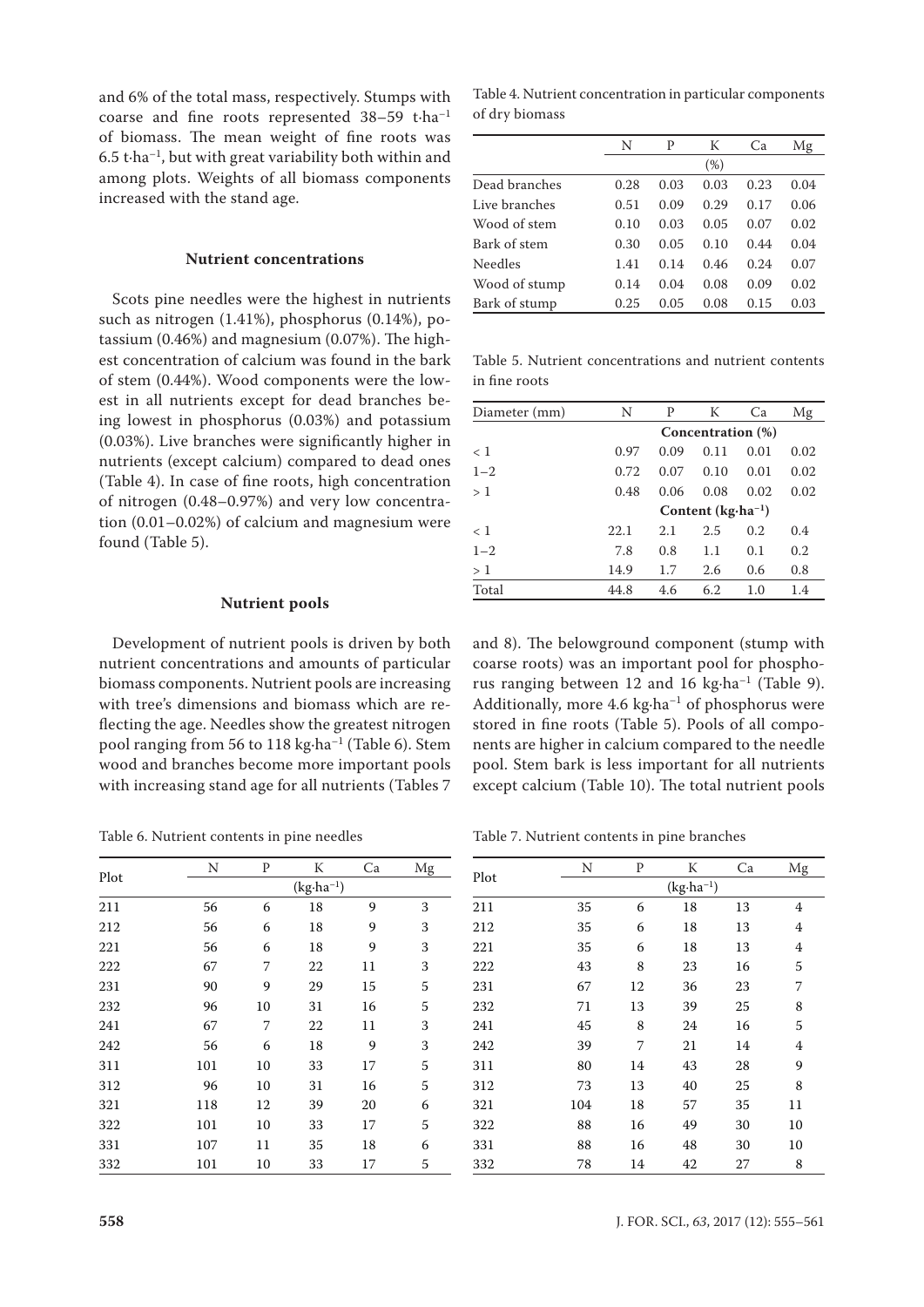Table 8. Nutrient contents in pine wood of stems

|      | N  | P  | K                    | Ca | Mg |
|------|----|----|----------------------|----|----|
| Plot |    |    | $(kg \cdot ha^{-1})$ |    |    |
| 211  | 30 | 8  | 16                   | 22 | 6  |
| 212  | 30 | 8  | 16                   | 22 | 5  |
| 221  | 30 | 8  | 16                   | 22 | 6  |
| 222  | 37 | 10 | 20                   | 27 | 7  |
| 231  | 54 | 15 | 29                   | 39 | 10 |
| 232  | 57 | 16 | 31                   | 41 | 10 |
| 241  | 38 | 11 | 21                   | 28 | 7  |
| 242  | 32 | 9  | 18                   | 24 | 6  |
| 311  | 62 | 17 | 33                   | 45 | 11 |
| 312  | 57 | 16 | 31                   | 42 | 10 |
| 321  | 76 | 21 | 41                   | 56 | 14 |
| 322  | 64 | 18 | 35                   | 47 | 12 |
| 331  | 67 | 19 | 36                   | 49 | 12 |
| 332  | 60 | 17 | 32                   | 44 | 11 |
|      |    |    |                      |    |    |

Table 9. Nutrient contents in pine stumps with coarse roots

|      | N  | P  | K                    | Ca | Mg |
|------|----|----|----------------------|----|----|
| Plot |    |    | $(kg \cdot ha^{-1})$ |    |    |
| 211  | 41 | 12 | 19                   | 24 | 6  |
| 212  | 39 | 12 | 18                   | 23 | 6  |
| 221  | 40 | 12 | 19                   | 24 | 6  |
| 222  | 44 | 13 | 21                   | 26 | 7  |
| 231  | 48 | 15 | 23                   | 28 | 7  |
| 232  | 49 | 15 | 24                   | 28 | 8  |
| 241  | 43 | 13 | 20                   | 25 | 6  |
| 242  | 38 | 12 | 18                   | 22 | 6  |
| 311  | 50 | 15 | 25                   | 29 | 8  |
| 312  | 47 | 14 | 23                   | 27 | 7  |
| 321  | 52 | 16 | 26                   | 30 | 8  |
| 322  | 41 | 13 | 20                   | 23 | 6  |
| 331  | 52 | 16 | 25                   | 30 | 8  |
| 332  | 49 | 15 | 24                   | 28 | 7  |

Table 10. Nutrient contents in pine bark of stems

|      | N  | P                | K                    | Ca | Mg             |
|------|----|------------------|----------------------|----|----------------|
| Plot |    |                  | $(kg \cdot ha^{-1})$ |    |                |
| 211  | 11 | $\overline{2}$   | 4                    | 15 | $\mathbf{1}$   |
| 212  | 11 | $\boldsymbol{2}$ | 4                    | 15 | $\mathbf{1}$   |
| 221  | 11 | $\overline{2}$   | 4                    | 15 | $\mathbf 1$    |
| 222  | 13 | 2                | 4                    | 19 | $\overline{2}$ |
| 231  | 19 | 3                | 6                    | 27 | $\overline{2}$ |
| 232  | 20 | 3                | 7                    | 29 | 3              |
| 241  | 14 | $\mathbf{2}$     | 5                    | 19 | $\overline{2}$ |
| 242  | 11 | 2                | 4                    | 16 | $\mathbf{1}$   |
| 311  | 22 | 4                | 7                    | 31 | 3              |
| 312  | 20 | 4                | 7                    | 29 | 3              |
| 321  | 27 | 5                | 9                    | 39 | 3              |
| 322  | 23 | 4                | 8                    | 33 | 3              |
| 331  | 24 | 4                | 8                    | 34 | 3              |
| 332  | 21 | 4                | 7                    | 30 | 3              |

(without fine roots) were  $171-377$  kg $\cdot$ ha<sup>-1</sup> for nitrogen, 34–72 kg·ha–1 for phosphorus, 74–172 kg·ha–1 for potassium,  $82-180$  kg·ha<sup>-1</sup> for calcium and 19–42 kg·ha<sup>-1</sup> for magnesium. Moreover, fine roots represented per hectare  $44.8 \text{ kg} \cdot \text{ha}^{-1}$  for nitrogen, 4.6 kg $\cdot$ ha<sup>-1</sup> for phosphorus, 6.2 kg $\cdot$ ha<sup>-1</sup> for potassium, 1.0 kg $\cdot$ ha<sup>-1</sup> for calcium and 1.4 kg $\cdot$ ha<sup>-1</sup> for magnesium.

## **DISCUSSION**

Aboveground biomass increases over time since 14- to 26-years-old studied stands showed 111 to 285 t·ha–1. Bílek et al. (2016) reported 154 and 271 t·ha–1 in 100- and 128-years-old Scots pines. Our standing biomass is, however, a fresh-weight value containing ca. 40% of water.

Nitrogen, phosphorus, potassium and magnesium showed the highest concentrations in pine needles; bark stem was higher in calcium compared to the other biomass parts. Needle nitrogen pool was the greatest in all samples. Needle phosphorus pool was low due to the relatively small amount of needle biomass and 10 times lower concentration of phosphorus in needles compared to nitrogen. Needle mass (10–21 t·ha–1) was ca. 10 times lower compared to stem mass  $(85-216 t \cdot ha^{-1})$  in our study. It represents, however, a greater source of nitrogen due to decomposition of organic matter compared to fine and coarse woody debris (PRESCOTT 2002). Woody logging residues can also release the nutrients; the decomposition, however takes more time. There are also some species-specific processes. It seems that birch stumps can release nitrogen and phosphorus (Palviainen et al. 2004) and carbon (Palviainen et al. 2010a) faster compared to pine stumps after clear-cutting. HELLSTEN et al. (2013) found birch stumps higher in nitrogen, phosphorus, potassium, calcium, magnesium and sodium compared to pine. Palviainen et al. (2010b), however, found that birch stumps lost more than 2/3 of the initial content of phosphorus and magnesium over 40 years after felling, while pine stumps were phosphorus and magnesium sinks containing more (sometimes doubled) P and Mg compared to initial contents. Increasing nutrient contents are attributable to decomposing organisms and/or organisms benefitting from the site rich in dead wood.

Overbark stem is the most frequently removed from the site after thinning. This removal would represent 26% of nitrogen, 33% of phosphorus, 28% of potassium, 49% of calcium and 38% of magnesium that were stored in total Scots pine biomass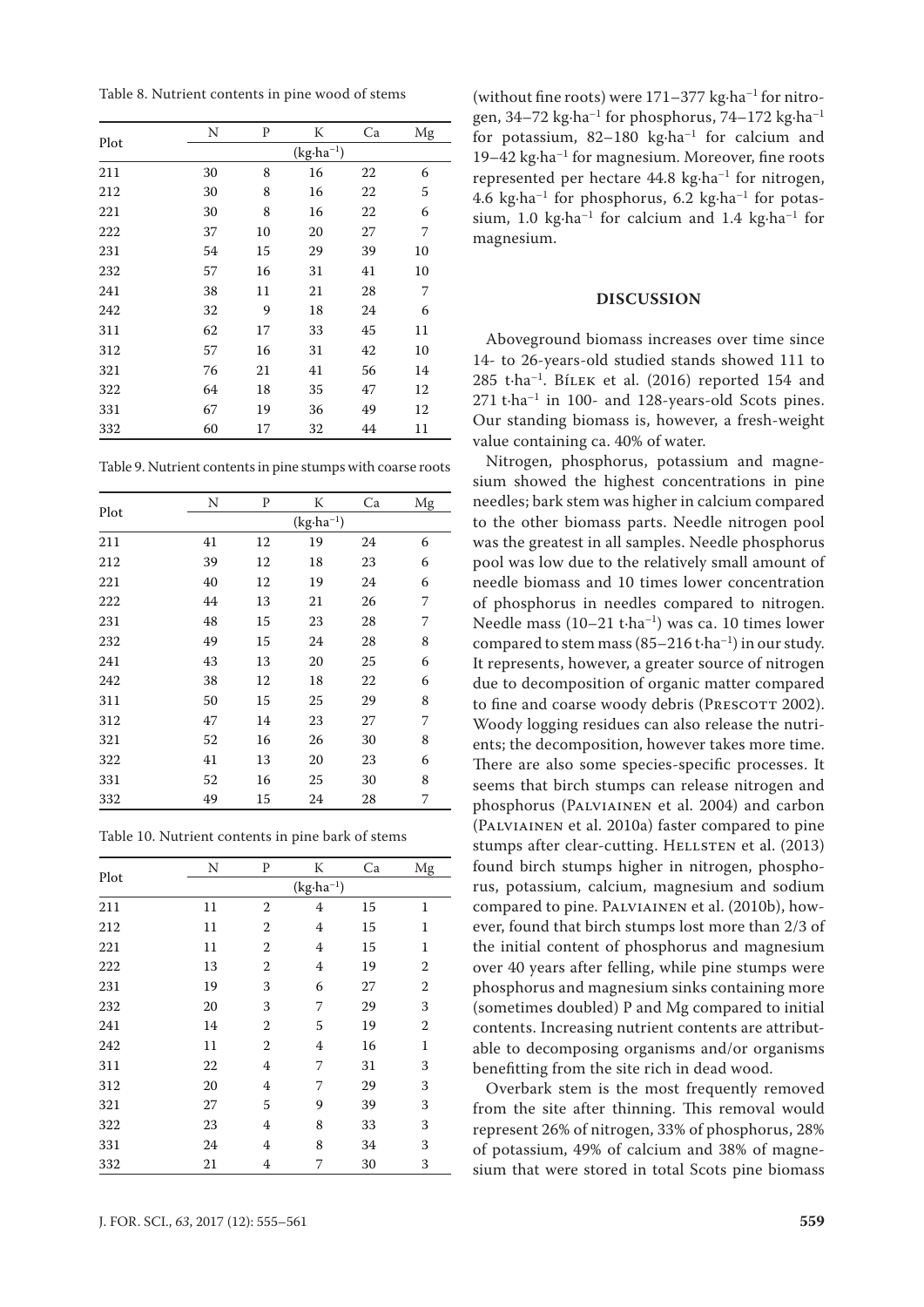in MFHK. Obvious is a great amount of calcium. Similarly BíLEK et al. (2016) confirmed pine needles high in calcium (stem bark is the highest in our study).

We are inclined to agree with BíLEK et al. (2016), who did not recommend the extraction of Scots pine aboveground biomass from thinning. Also KNUST et al. (2016) and Węgiel et al. (2017) pointed out a nutrient loss resulting from whole-tree harvesting. EGNELL and ULVCRONA (2015) found reduced growth after whole-tree thinning in Scots pine. Another study from Sweden (DE JONG et al. 2017) suggests an optimum extraction of 28% of stumps and 14% slash available for final cutting; if their scenarios included also thinning extraction, forest production would decrease (DE JONG et al. 2017). Despite this, the authors also considered harvesting of 50% of slash and 20% of stumps as a possible approach.

# **CONCLUSIONS**

Leaving slash (needles and branches) plus belowground (stumps and coarse roots) biomass on the site represents 51% of calcium, 62% of magnesium, 74% of nitrogen, 67% of phosphorus and 72% of potassium. Needles and live branches are the most important pools of nutrients and the extraction of these parts of biomass can negatively affect the nutrient balance of forest stands on nutrientpoor sites. Stumps with coarse roots also represent a significant pool of nutrients which is left on the studied sites. Since the investigated stands are to be managed till the rotation age, it can be concluded that no biomass removal is supposed from precommercial thinning.

## **Acknowledgement**

The authors appreciate cooperation with local foresters from Municipal Forests of the City of Hradec Králové.

## **References**

- Bílek L., Remeš J., Fulín M., Chalupová T., Procházka J. (2016): Množství a distribuce nadzemní biomasy borovice lesní v oblasti přirozených borů. Zprávy lesnického výzkumu, 61: 108–114.
- Chroust L. (1997): Ekologie výchovy lesních porostů: smrk obecný, borovice lesní, dub letní: porostní prostředí, růst stromů, produkce porostu. Opočno, Výzkumný ústav

lesního hospodářství a myslivosti, Výzkumná stanice Opočno: 277.

- Cienciala E., Černý M., Tatarinov F., Apltauer J., Exnerová Z. (2006): Biomass functions applicable to Scots pine. Trees, 20: 483–495.
- de Jong J., Akselsson C., Egnell G., Löfgren S., Olsson B.A. (2017): Realizing the energy potential of forest biomass in Sweden – How much is environmentally sustainable? Forest Ecology and Management, 383: 3–16.
- Egnell G. (2016): Effects of slash and stump harvesting after final felling on stand and site productivity in Scots pine and Norway spruce. Forest Ecology and Management, 371: 42–49.
- Egnell G., Ulvcrona K.A. (2015): Stand productivity following whole-tree harvesting in early thinning of Scots pine stands in Sweden. Forest Ecology and Management, 340: 40–45.
- Fernandez-Lacruz R., Di Fulvio F., Athanassiadis D., Bergström D., Nordfjell T. (2015): Distribution, characteristics and potential of biomass-dense thinning forests in Sweden. Silva Fennica, 49: 1377.
- Hellsten S., Helmisaari H.S., Melin Y., Skovsgaard J.P., Kaakinen S., Kukkola M., Saarsalmi A., Petersson H., Akselsson C. (2013): Nutrient concentrations in stumps and coarse roots of Norway spruce, Scots pine and silver birch in Sweden, Finland and Denmark. Forest Ecology and Management, 290: 40–48.
- Huss J. (1999): Auswirkungen unterschiedlicher Ausgangspflanzdichten und frühzeitiger Pflegeeingriffe bei jungen Kiefern. Forst und Holz, 54: 335–340.
- Knust C., Schua K., Feger K.H. (2016): Estimation of nutrient exports resulting from thinning and intensive biomass extraction in medium-aged spruce and pine stands in Saxony, Northeast Germany. Forests, 7: 302.
- Macháček V., Malát M. (1982): The rectraction-spectrophotometric determination of phosphorus in plant material. Rostlinná výroba, 28: 221–224.
- Ministry of Agriculture of the Czech Republic (2016): Information on forests and forestry in the Czech Republic by 2015. Available at http://eagri.cz/public/web/file/511590/ Information\_Czech\_Forestry\_2015\_14122016.pdf (accessed Oct 8, 2017).
- Novozamsky I., Houba V.J.G., van Eck I., van Vark W. (1983): A novel digestion technique for multi-element plant analysis. Communications in Soil Science and Plant Analysis, 14: 239–248.
- Palviainen M., Finér L., Kurka A.M., Mannerkoski H., Piirainen S., Starr M. (2004): Decomposition and nutrient release from logging residues after clear-cutting of mixed boreal forest. Plant and Soil, 263: 53–67.
- Palviainen M., Finér L., Laiho R., Shorohova E., Kapitsa E., Vanha-Majamaa I. (2010a): Carbon and nitrogen release from decomposing Scots pine, Norway spruce and silver birch stumps. Forest Ecology and Management, 259: 390–398.